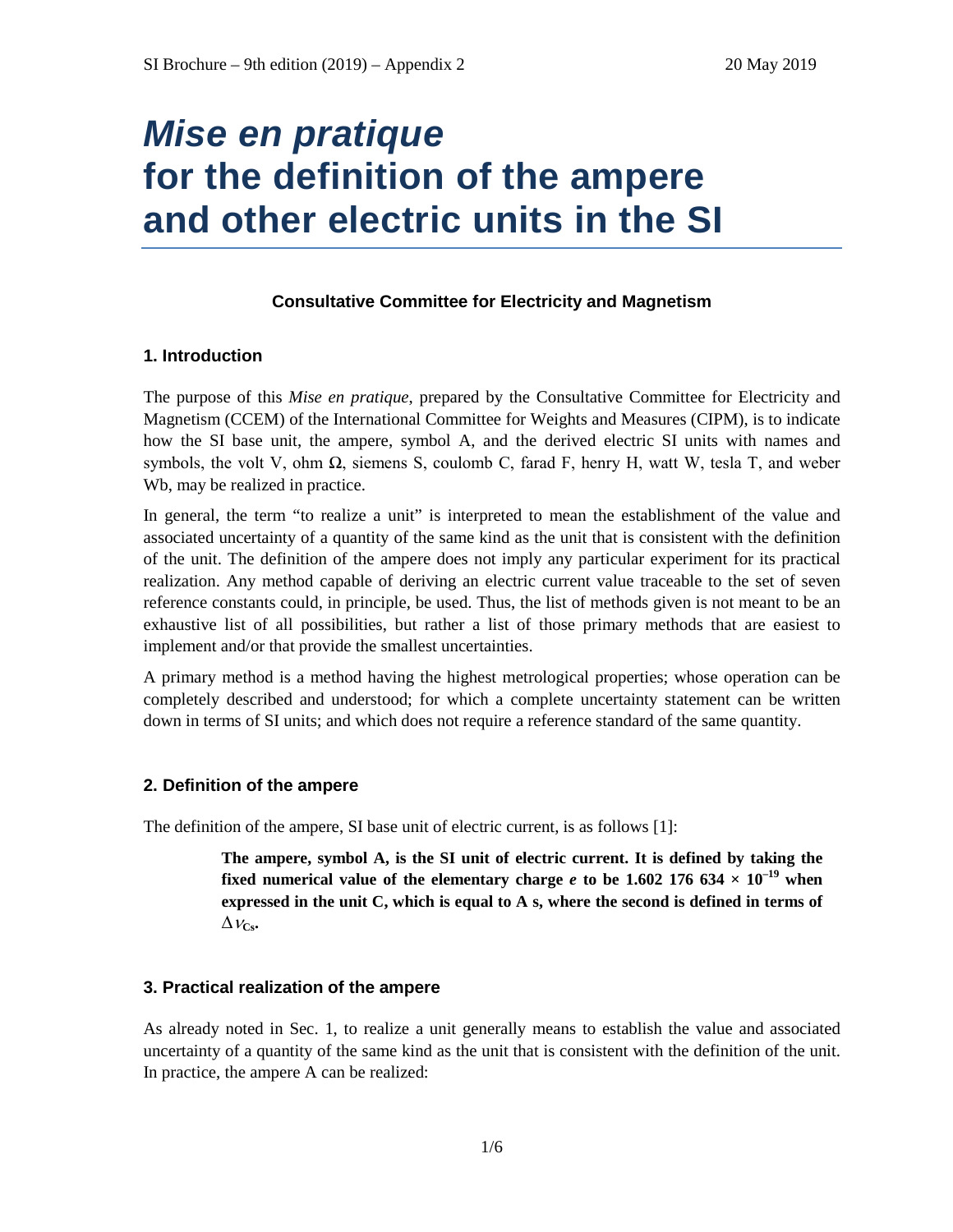- (a) by using Ohm's law, the unit relation  $A = V/\Omega$ , and using practical realizations of the SI derived units the volt V and the ohm  $\Omega$ , based on the Josephson and quantum Hall effects, respectively, as discussed in Secs. 4 and 5 below; or
- **(b)** by using a single electron transport (SET) or similar device, the unit relation  $A = C/s$ , the value of *e* given in the definition of the ampere and a practical realization of the SI base unit the second s; or
- (c) by using the relation  $I = C \cdot dU/dt$ , the unit relation  $A = F \cdot V/s$ , and practical realizations of the SI derived units the volt V and the farad F and of the SI base unit second s.

At the time of the preparation of this *Mise en pratique*, single electron transport (SET) implementations still have technical limitations and often larger relative uncertainties than some other competitive techniques. However, SET implementations are included in this *Mise en pratique* because they offer unique and elegant approaches to realizing SI units, and their uncertainties have been improving in recent years, and they promise to improve further in the future.

# **4. Practical realization of the volt, V, SI derived unit of electric potential difference (voltage) and electromotive force**

The volt V can be realized using the Josephson effect and the following value of the Josephson constant  $K_I$ :

$$
K_{\rm J} = 483\,597.848\,416\,984\,\rm{GHz}\,\rm{V}^{-1}.\tag{1}
$$

This value has been calculated to 15 significant digits.

This value follows from the assumption of the accuracy of the equation  $K<sub>1</sub> = 2e/h$ , which is strongly supported by a large body of experimental and theoretical works, and the values of *h* and *e* given in [1]. Although the quotient 2*e*/*h* can obviously be calculated with any number of digits, this truncated recommended value is in error by less than 1 part in  $10^{15}$ , which is intended to be negligible in the vast majority of applications. In those rare cases where this error may not be negligible, additional digits should be employed. The advantage of recommending a particular value of  $K_J$  for practical use is that it ensures that virtually all realizations of the volt based on the Josephson effect employ exactly the same value.

Note that the value of  $K_J$  in Eq. (1) is smaller than the value  $K_{J-90} = 483\,597.9$  GHz V<sup>-1</sup>, which was adopted by the CIPM starting 1 January 1990 for the international realization of the volt using the Josephson effect, by the fractional amount  $106.665 \times 10^{-9}$ . This implies that the unit of voltage realized using  $K_{J.90}$  was larger than the present SI unit as realized using the value in Eq. (1) by the same fractional amount. Thus, the numerical value of a voltage measured in terms of  $K_{J-90}$  would have been smaller by the same fractional amount as the numerical value of the identical voltage measured today in terms of the present SI volt realized using the value of  $K_J$  given in Eq. (1).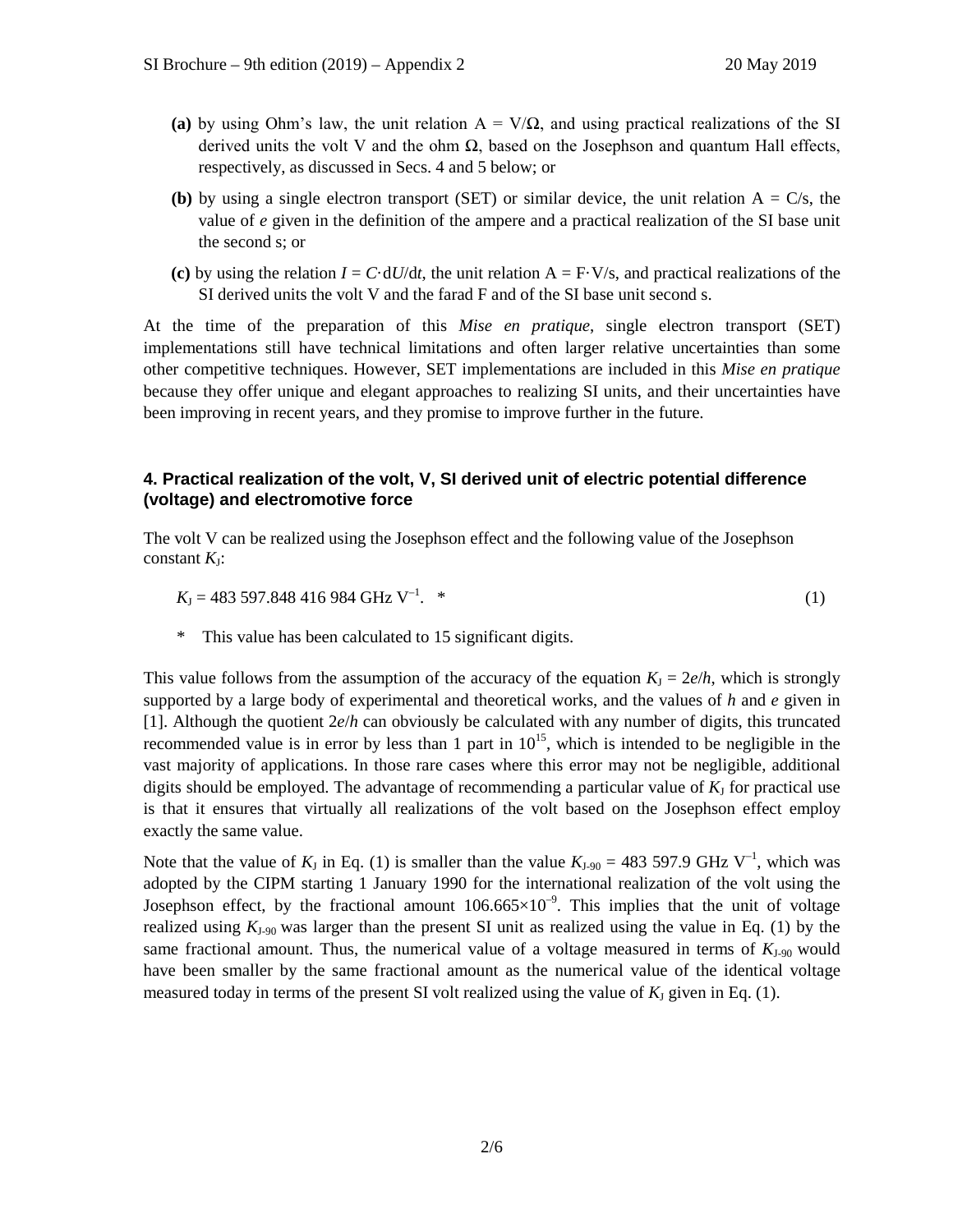## **5. Practical realization of the ohm, Ω, SI derived unit of electric resistance and impedance**

The ohm  $\Omega$  can be realized as follows:

**(a)** by using the quantum Hall effect in a manner consistent with the CCEM Guidelines [2] and the following value of the von Klitzing constant  $R_K$ :

$$
R_{\rm K} = 25812.8074593045 \,\Omega. \tag{2}
$$

\* This value has been calculated to 15 significant digits.

This value follows from the assumption of the accuracy of the equation  $R_K = h/e^2$ , which is strongly supported by a large body of experimental and theoretical works, and the values of *h* and *e* given in [1]. Although the quotient  $h/e^2$  can obviously be calculated with any number of digits, this truncated recommended value is in error by less than 1 part in  $10^{15}$ , which is intended to be negligible in the vast majority of applications. In those rare cases where this error may not be negligible, additional digits should be employed. The advantage of recommending a particular value of  $R_K$  for practical use is that it ensures that virtually all realizations of the ohm based on the quantum Hall effect employ exactly the same value; or

**(b)** by comparing an unknown resistance to the impedance of a known capacitance using, for example, a quadrature bridge, where, for example, the capacitance has been determined by means of a calculable capacitor and the value of the electric constant given by Eq. (3) in section 13 below.

Note that the value of  $R_k$  in Eq. (2) is larger than the value  $R_{K-90} = 25812.807 \Omega$ , which was adopted by the CIPM starting 1 January 1990 for the international realization of the ohm using the quantum Hall effect, by the fractional amount  $17.793 \times 10^{-9}$ . This implies that the unit of resistance realized using  $R_{K-90}$  was larger than the present SI unit as realized using the value in Eq. (2) by the same fractional amount. Thus, the numerical value of a resistance measured in terms of  $R_{K-90}$  would have been smaller by the same fractional amount as the numerical value of the identical resistance measured today in terms of the present SI ohm realized using the value of  $R_K$  given in Eq. (2).

### **6. Practical realization of the siemens, S, SI derived unit of electric conductance**

The siemens S can be realized from a realization of the ohm (see Sec. 5) since S is related to  $\Omega$  by the unit relation  $S = \Omega^{-1}$ .

#### **7. Practical realization of the coulomb, C, SI derived unit of electric charge**

The coulomb C can be realized as follows:

**(a)** by measuring the duration in terms of the SI unit of time, the second s, of the flow of an electric current known in terms of the ampere realized as indicated in Sec. 3; or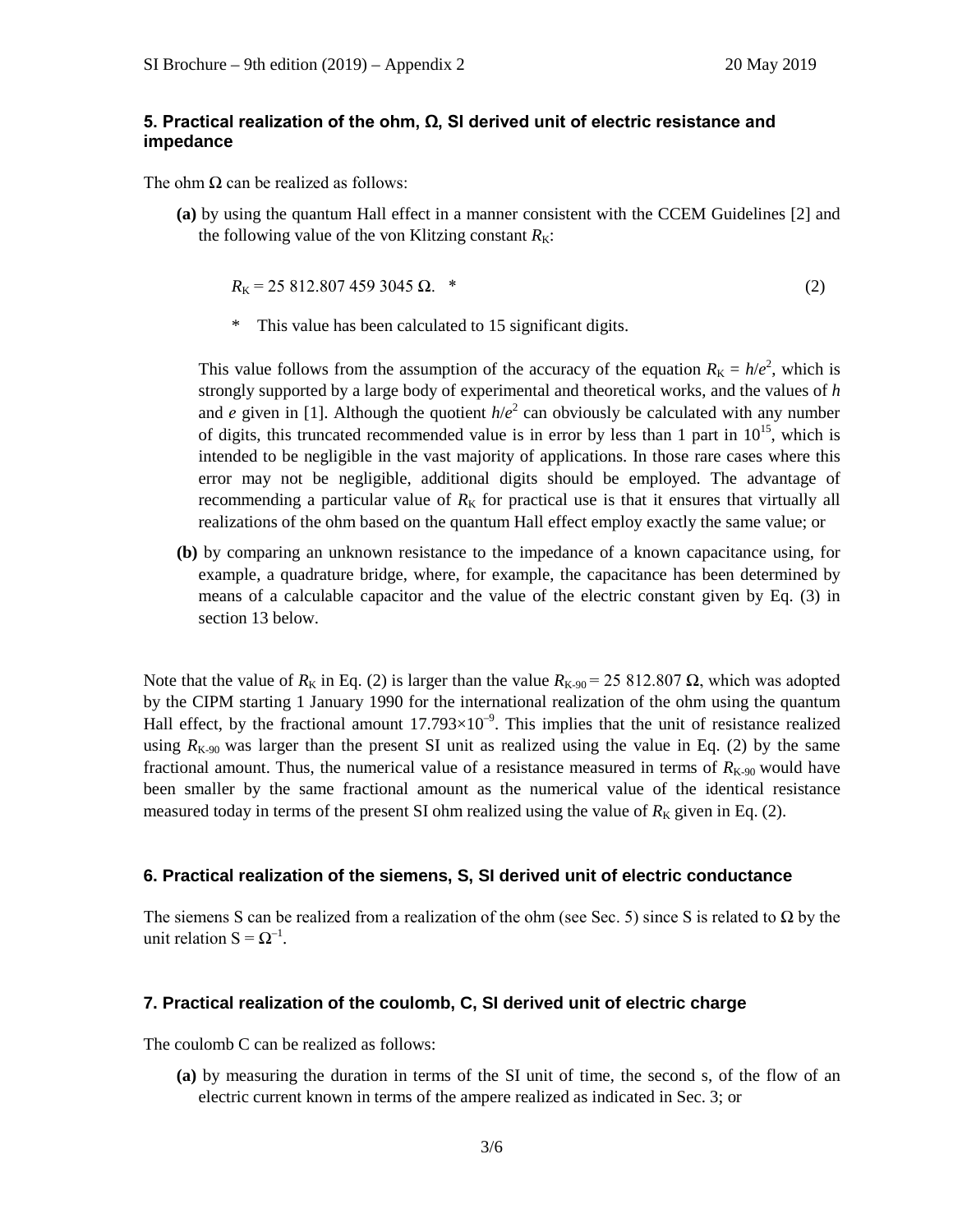- **(b)** by determining the amount of charge placed on a capacitance known in terms of the farad F realized by method 8(a) or 8(b), using the unit relation  $C = F \cdot V$  and by measuring the voltage across the capacitance in terms of the volt V as realized by the Josephson effect and the value of the Josephson constant given in Eq. (1) (see Sec. 4); or
- **(c)** by using a SET or similar device to transfer a known amount of charge based on the value of *e,* given in the definition of the ampere, onto a suitable circuit element.

### **8. Practical realization of the farad, F, SI derived unit of capacitance**

The farad F can be realized as follows:

- **(a)** by comparing the impedance of a known resistance obtained using the quantum Hall effect and the value of the von Klitzing constant given in Eq. (2) (see Sec. 5), including a quantized Hall resistance itself, to the impedance of an unknown capacitance using, for example, a quadrature bridge; or
- **(b)** by using a calculable capacitor and the value of the electric constant given by Eq. (3).

### **9. Practical realization of the henry, H, SI derived unit of inductance**

The henry H can be realized as follows:

- **(a)** by comparing the impedance of an unknown inductance to the impedance of a known capacitance with the aid of known resistances using, for example, a Maxwell-Wien bridge, where the known capacitance and resistances have been determined, for example, from the quantum Hall effect and the value of  $R_K$  given in Eq. (2) (see Secs. 5 and 8); or
- **(b)** by using a calculable inductor of, for example, the Campbell type of mutual inductor and the value of the magnetic constant  $\mu_0$  given by Eq. (6).

#### **10. Practical realization of the watt, W, SI derived unit of power**

The watt W can be realized using electrical units by using the fact that electric power is equal to current times voltage, the unit relation based on Ohm's law,  $W = V^2/\Omega$ , and realizations of the volt and ohm using the Josephson and quantum Hall effects and the values of the Josephson and von Klitzing constants given in Eqs. (1) and (2) (see Secs. 4 and 5).

#### **11. Practical realization of the tesla, T, SI derived unit of magnetic flux density**

The tesla T can be realized as follows:

**(a)** by using a solenoid, Helmholtz coil or other configuration of conductors of known dimensions carrying an electric current determined in terms of the ampere realized as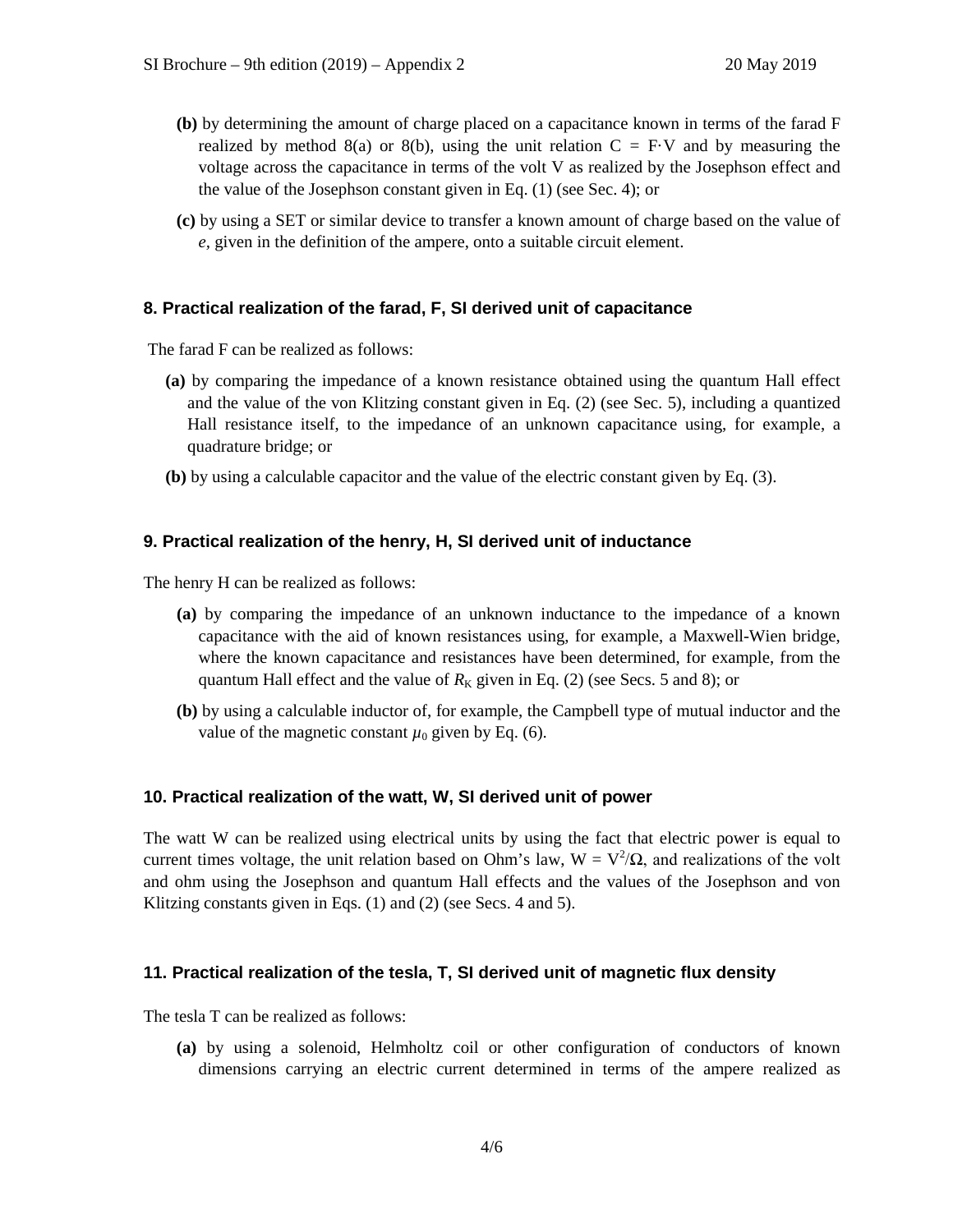discussed in Sec. 3, and the value of the magnetic constant  $\mu_0$  given in Eq. (6) in the calculation of the magnetic flux density generated by the current carrying conductors; or

**(b)** by using nuclear magnetic resonance (NMR) with a sample of known gyromagnetic ratio, for example, a spherical sample of pure H<sub>2</sub>O at 25  $\degree$ C and the most recent recommended value of the shielded gyromagnetic ratio of the proton  $\gamma_{p'}$  given by CODATA.

### **12. Practical realization of the weber, Wb, SI derived unit of magnetic flux**

The weber Wb can be realized from the tesla based on the unit relation  $Wb = T m^2$  or from the volt based on the unit relation  $Wb = V$  s. Use can also be made of the fact that the magnetic flux quantum *Φ*0, which characterizes the magnetic properties of superconductors, is related to *h* and *e* as given in [1] by the exact relation  $\Phi_0 = h/2e$ .

#### **13. Magnetic constant**  $\mu_0$  **and related quantities**

The new definitions of the kilogram, ampere, kelvin, and mole do not alter the relationships among the magnetic constant (permeability of vacuum)  $\mu_0$ , electric constant (permittivity of vacuum)  $\varepsilon_0$ , characteristic impedance of vacuum  $Z_0$ , admittance of vacuum  $Y_0$ , and speed of light in vacuum *c*. Moreover, they do not change the exact value of *c*, which is explicit in the definition of the SI base unit of length, the metre, m. The relationships among these constants are

$$
\varepsilon_0 = 1/\mu_0 c^2 \tag{3}
$$

$$
Z_0 = \mu_0 c = (\mu_0 / \varepsilon_0)^{1/2} \tag{4}
$$

$$
Y_0 = 1/\mu_0 c = \left(\frac{\varepsilon_0}{\mu_0}\right)^{1/2} = 1/Z_0 \tag{5}
$$

However, the new definitions do affect the value of  $\mu_0$ , and hence the values of  $\varepsilon_0$ ,  $Z_0$ , and  $Y_0$ . In particular,  $\mu_0$  no longer has the exact value  $4\pi \times 10^{-7}$  N A<sup>-2</sup> and must be determined experimentally. The value of  $\mu_0$  can be obtained with a relative standard uncertainty,  $u_r$ , identical to that of the fine structure constant  $\alpha$  from the exact relation

$$
\mu_0 = \alpha \frac{2h}{ce^2} \tag{6}
$$

Since *h*, *c*, and *e* have fixed numerical values, it follows from Eqs. (3)-(6) that

$$
u_{r}(Y_{0}) = u_{r}(Z_{0}) = u_{r}(\varepsilon_{0}) = u_{r}(\mu_{0}) = u_{r}(\alpha).
$$
\n(7)